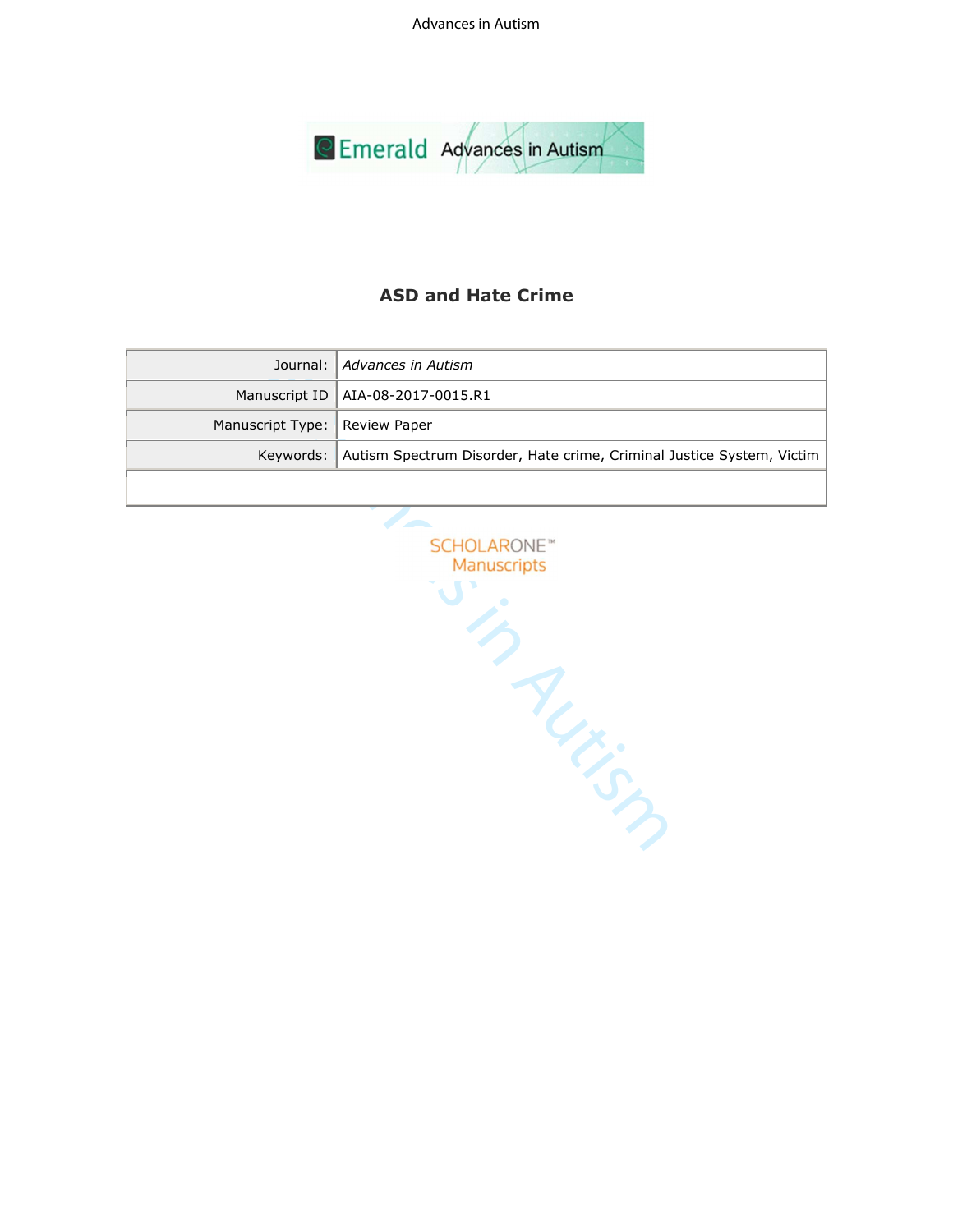## **Hate Crime & Flagging**

• Has any person, regardless of whether or not this is the victim, perceived this as a hate crime? If yes – has it been flagged as a hate incident (where the conduct does not amount to a criminal offence) or a hate crime?

• Consider the evidence which makes this a hate crime-this will involve analysis of hostility, motivation and vulnerability.

Inerability.<br>
at the time of committing the offence, or immediately before c<br>
er demonstrated towards the victim of the offence hostility ba<br>
he offence is motivated (wholly or partly) by hostility towards<br>
r a particular (a) "that, at the time of committing the offence, or immediately before or after doing so, the offender demonstrated towards the victim of the offence hostility based on a disability (or presumed disability) of the victim".

 (b) "that the offence is motivated (wholly or partly) by hostility towards persons who have a disability or a particular disability."

• Has the interview dealt with identification of hostility?

• Has the case been flagged as involving a vulnerable victim?

• Does the case fall within any other hate crime categories, for example domestic abuse; homophobic; transphobic; racial or religious?

• Does the perpetrator have Autism and, if so, should alternative disposal be considered?

Fig 1: Autism: Checklist for Prosecutors Version 1.0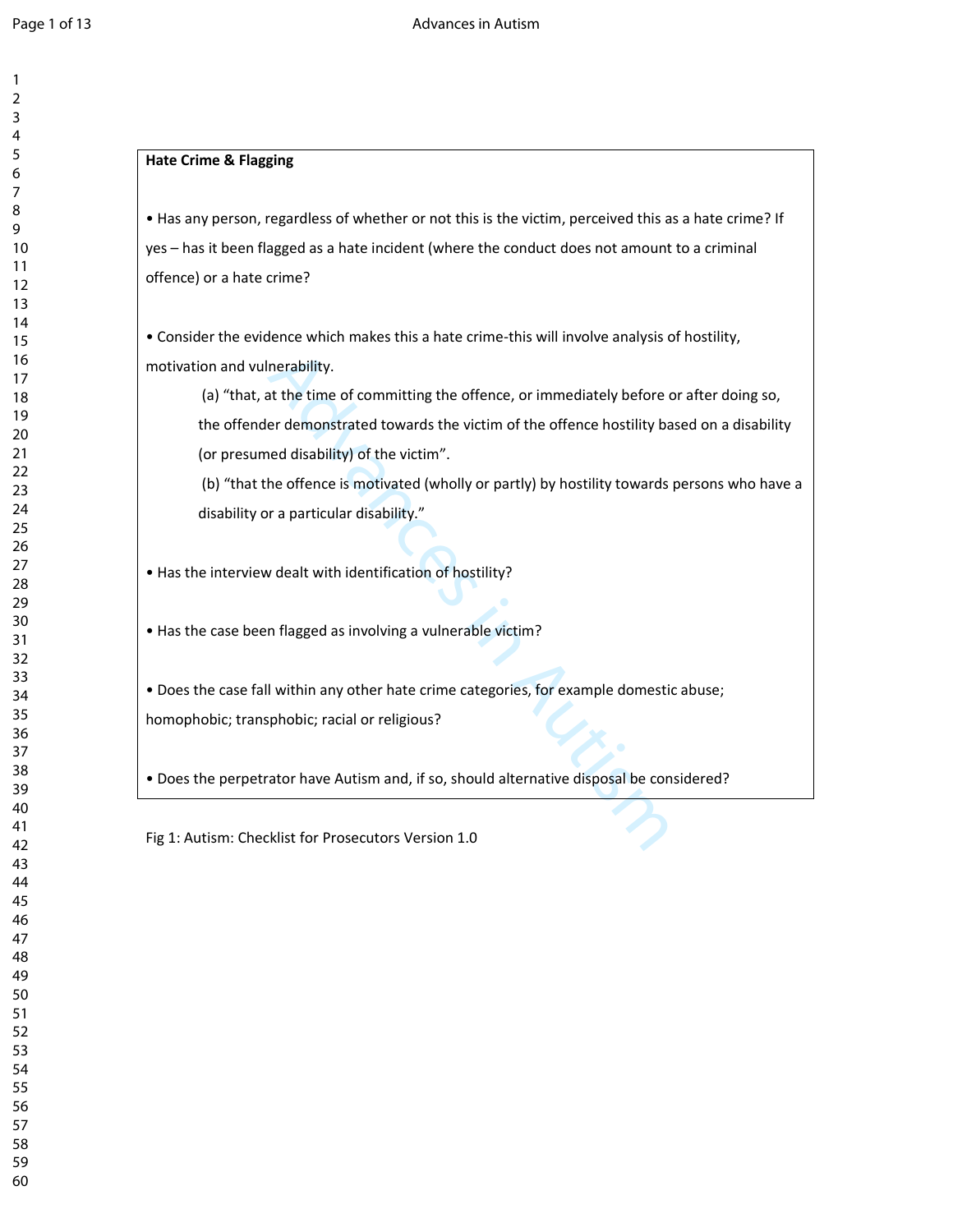#### **Hate crime against people with Autism Spectrum Disorders**

## **Introduction**

It is estimated 15% of adults worldwide have a disability (Hughes et al, 2012), with Autism Spectrum Disorders (ASD), affecting an estimated 1.1% of the adult population in England (Brugha et al, 2012). This article offers a perspective from the United Kingdom (UK), where there is significant legislation in place relating to ASD and other disabilities that are aimed age equality, inclusion and protection of rights as citizens.

It legislation in place relating to ASD and other disabilities<br>usion and protection of rights as citizens.<br>Hate Crime differs across the UK. In England and Wales h<br>ate incident, which constitutes a criminal offence, percei The definition of Hate Crime differs across the UK. In England and Wales hate crimes are defined as 'any hate incident, which constitutes a criminal offence, perceived by the victim or any other person, as being motivated by hostility or prejudice'. Whilst in Scotland it is: 'crime motivated by malice or ill will towards a social group.' In Northern Ireland, although there is no definition of hate crime in law, this type of offence is still recorded by the Police. Hate crimes or incidents are motivated or thought to be motivated by prejudice and hostility towards a person's disability, race, religion, transgender identity or sexual orientation. It is these five strands that identify Hate Crimes. In Northern Ireland and Scotland, in some cases sectarianism is also included as a Hate Crime (Amnesty International, 2016).

The understanding of the concept of 'hate crimes' and how they are perceived by individuals has meant that there is, as such, no real consensus as to the key characteristics. One school of thought is that hate is secondary as a motive, with the primary motivation as seeing the individual as different (Gerstenfeld, 2004). Whoever the target of hate crimes the definition published within the Stephen Lawrence Inquiry<sup>1</sup> (Mac Pherson Report 1999) is

 $^1$  <sup>1</sup> The Stephen Lawrence Inquiry<sup>l</sup> conducted by Sir William Macpherson followed the racially motivated murder of Stephen Lawrence, and reported the original Metropolitan Police Service investigation had been incompetent with fundamental errors, e.g. failing to give first aid, failing to follow obvious leads or to arrest suspects. The report found the force to be institutionally racist. https://www.gov.uk/government/uploads/system/uploads/attachment\_data/file/277111/4262.pdf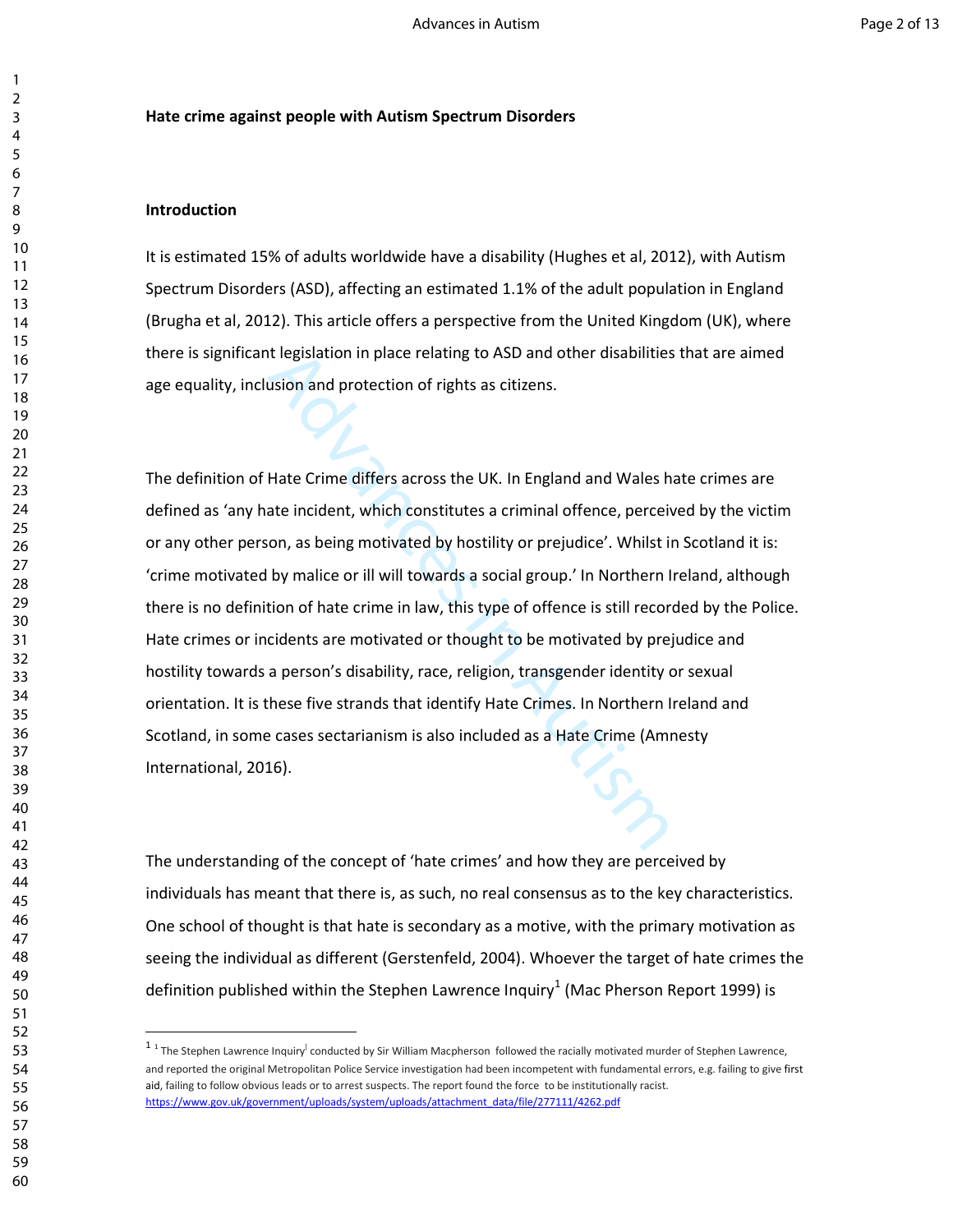#### Page 3 of 13 Advances in Autism

often seen as the benchmark and can be applied to other areas, i.e. 'any crime, which is perceived to be racist by the victim or any other person'. So, for individuals with ASD Hate Crimes are any crime which targets them because they have an ASD or that the person perceives the crime has been committed against them because they have an ASD.

phone or messages or hate mail, online abuse via social rerature or posters, criminal damage to property such as g<br>mplaints. Globally, about half a million adults die every yelence (Hughes et al. 2012). Hate crimes may be Hate crimes cover a range of offences that are threatening or harmful to the person including verbal abuse, harassment, bullying or intimidation, physical attacks, threats of violence, abusive phone or messages or hate mail, online abuse via social media, posting of discriminatory literature or posters, criminal damage to property such as graffiti or arson and malicious complaints. Globally, about half a million adults die every year because of interpersonal violence (Hughes et al. 2012). Hate crimes may be directed at individuals or the group they are a part of, or identify with. Hate crimes aimed at an individual not only affect that person but can also function to bring terror to all who are in that group and serve to compromise its wellbeing and security (Perry 2001). Therefore, the emotional and psychological impact hate crime, even attacks on individuals are seen as hurtful to both the victim and the group they are seen to be a part of (Iganski, 2008).

# **Hate crime and People with ASD**

In the UK, a substantial proportion of people with ASD live either in the family home, or with support in their own home or a residential service. How much contact people have with their community and the support to access their community safely often depends on where they live and their level of ability (Emerson and Hatton, 2008). Adults with ASD have persisting negative effects on learning and development of independence in adulthood (Howlin et al. 2004). In 2007, the yearly cost to society of each adult with ASD in the UK was estimated to be £90,000 (Knapp et al. 2007). It is recognised that significant numbers of adults with ASD are more vulnerable to co-existing conditions such as intellectual disability (ID). Those adults with more severe presentations of ASD or who have severe ID are more likely to be recognised and supported so may be less at risk of being a victim of Hate Crimes.

   $\overline{a}$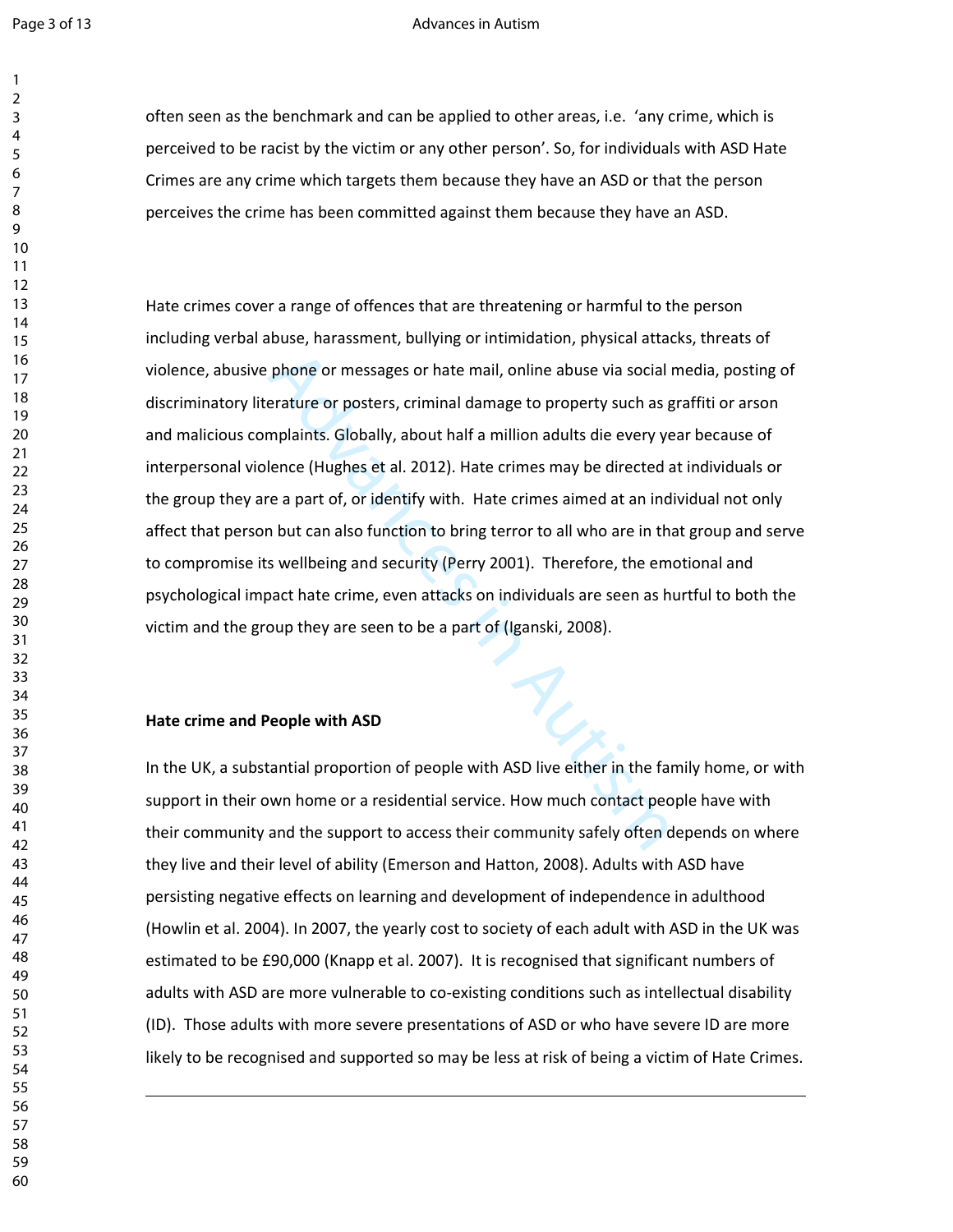Those with higher levels of functioning tend to be overlooked in the community and are less likely to receive or seek the necessary support from social and local authority services (Gravell, 2012). (National Audit Office, 2009). This lack of engagement makes them more vulnerable to victimisation (Archer & Hurley, 2013).

b and scarcity of studies on hate crime that are ASD specinat people with ID is a valuable source, with rates of 31% g in communal care establishments having ASD (Brugha e al Learning Disability Survey for England found th The evidence as to how hate crime, affects people with ASD is limited and most of the data available on this offence is related to overall disability discrimination (Hughes et al. 2012). Given the overlap and scarcity of studies on hate crime that are ASD specific, literature into hate crimes against people with ID is a valuable source, with rates of 31% of adults with mild or severe ID living in communal care establishments having ASD (Brugha et al, 2012). In 2004, the National Learning Disability Survey for England found that 43% of people with ID had reported being bullied at school, 32% did not feel safe in their home or community; 9% had been a victim of crime, and 2.8% had been assaulted, which is above the population average. Those with lower support needs were more likely to be the victims of crime and bullying. Additionally, within the ID population, those who were younger and those from a lower socio-economic background were also found to be more vulnerable to crime and bullying. Furthermore, rising numbers of media reports emphasise cases of physical violence, sexual abuse, and hate crime inflicted on individuals with ID and ASD in homes, institutions, communities, and other settings (Quarmby, 2011; BBC news reports 2009, 2011, 2014; Krug et al. 2002; Guardian news report, 2011). However, whether this increase indicates a rising prevalence of violence against individuals with disabilities, more consistent reporting to authorities or greater media coverage than historical coverage previously, is unclear as stated previously.

In general people with disabilities seem to be at an increased risk of interpersonal violence (Hughes et al. 2012; Quarmby, 2011) because of several factors: exclusion from education and employment, the need for personal assistance with daily living, reduced physical and emotional defences, communication barriers that hamper the reporting of violence, societal stigma, and discrimination (Quarmby, 2011; Nosek et al. 2001, Saxton et al. 2001; Beadle-Brown et al. 2014). The Equality and Human Rights Commission (EHRC) research (2009) into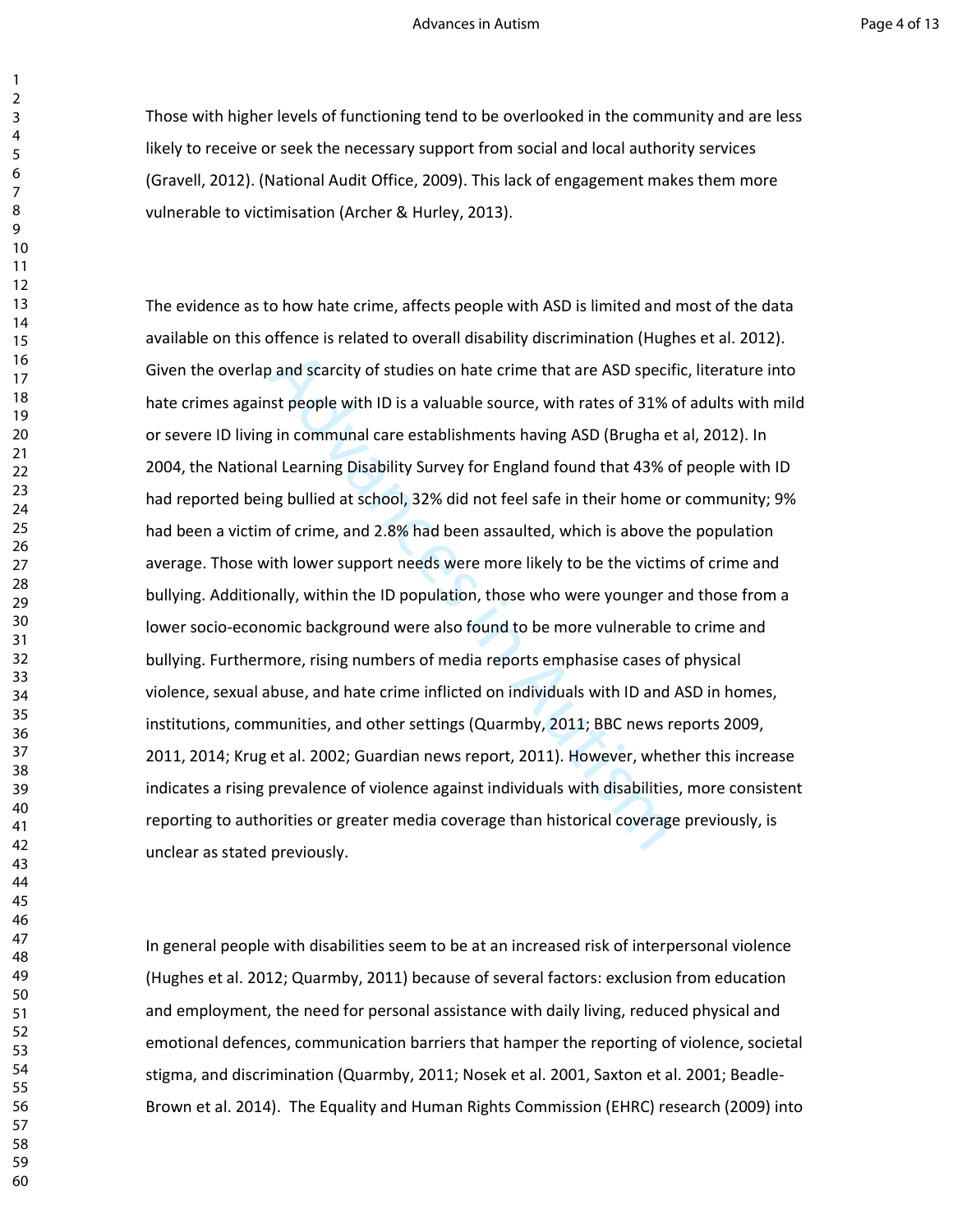#### Page 5 of 13 Advances in Autism

the safety and security of disabled people reported that violence and hostility is a daily experience for some people with disabilities. The nature of victimisation is varying, however, the report found that it is persistent and re-occurring.

is coincided over the last decade, with an increasing inter<br>ictimisation in general (EHRC, 2009; British Crime Survey,<br>ime' is part of common language; awareness of it has not<br>ding or reforms within the public sector (Rous As mentioned earlier the evidence on ASD and hate crime is limited and it is only since 2012, has there been a concentrated interest in autism 'hate crime'; this is partly in response to legislative pressure as a result of the Autism Act 2009, the first disability specific legislation in the UK. This has coincided over the last decade, with an increasing interest in disability hate crime and victimisation in generaL (EHRC, 2009; British Crime Survey, 2013). Although the term 'hate crime' is part of common language; awareness of it has not translated into better understanding or reforms within the public sector (Roustone et al. 2011; EHRC, 2009; Hemmings et al. 2013; Department of Health, 2010; Garland, 2012). With the introduction of the Autism Act 2009 and Autism Strategy 2010, there has been a momentum to provide better provisions for adults with autism; and although an increasing amount of research has been done to quantify violence against individuals with disabilities, there is a significant gap in the literature with regards to autism hate crime or victimisation (Beadle-Brown et al. 2014; Archer & Hurley, 2013; Garland, 2012; King & Murphy, 2014). Study methods and the definitions of autism, victimisation and violence vary widely, and the literature is inconclusive on quantitative syntheses of hate crime relating to autism. Often in studies ASD is poorly defined, for example, ID has been used interchangeably with autism (Beadle-Brown et al. 2014; Hughes et al. 2012).

## **Hate Crime and ASD**

# **Bullying**

A survey from the National Autistic Society (2013) reported that more than half of people with ASD including Asperger syndrome they spoke to had been bullied or harassed as adults, and furthermore let down by the criminal justice system. Fisher et al (2010) compared adults without disabilities to individuals with ID, who were more likely to experience social victimization, related to money/theft, teasing/persuasion, and abuse. Their narrative results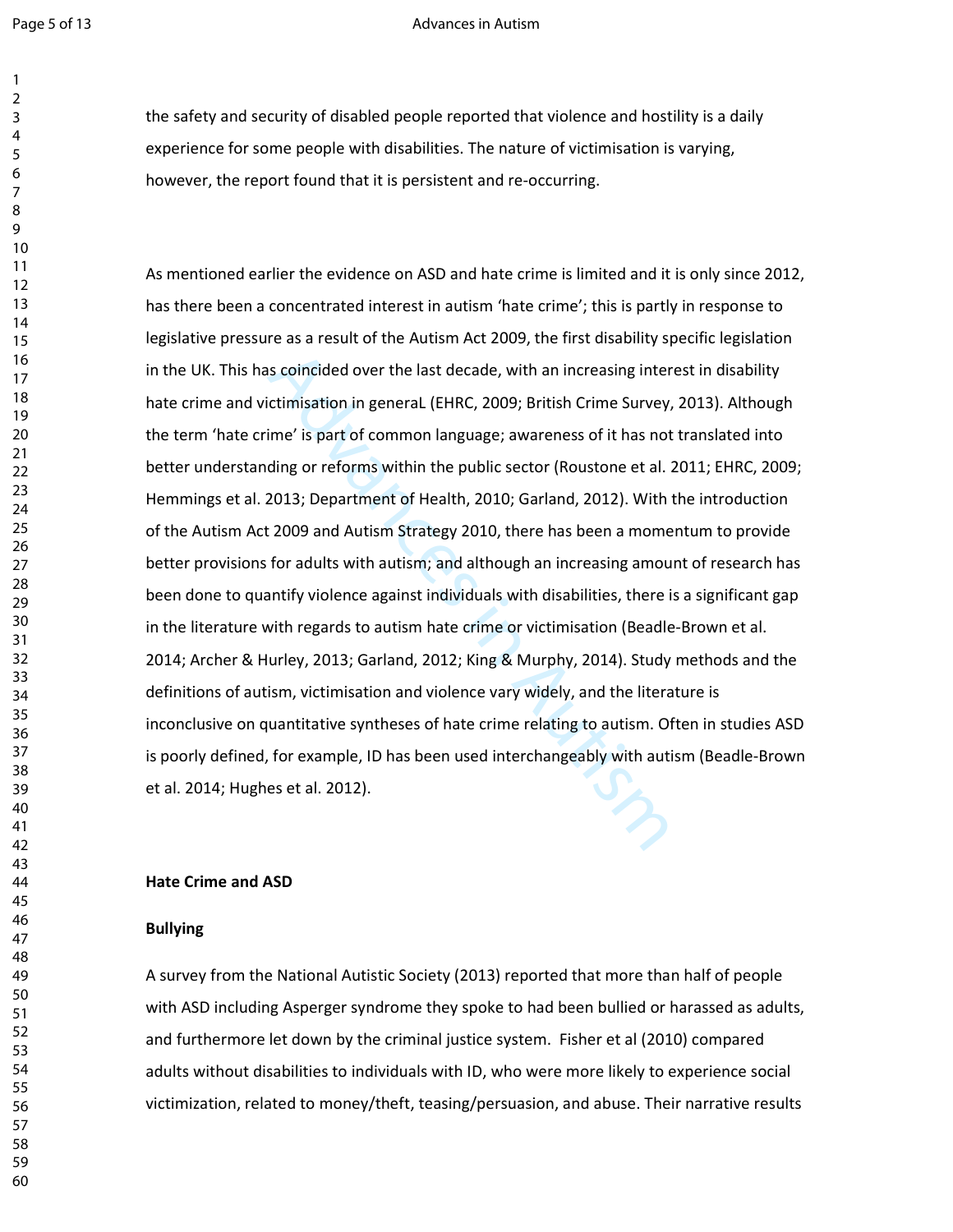and findings indicated that although individuals who were higher functioning were more aware of vulnerable situations, they still experienced victimisation at rates similar to those less able to detect risk (Risk ratio  $-1:5$ ).

### **Victims of sex crimes**

at increased that risk. They compared ninety-five adults v<br>SD through questionnaires regarding sexual knowledge sc<br>sived knowledge, and sexual victimization. Individuals wit<br>al knowledge from social sources, more sexual kn Brown-Lavoie et al. (2014) explicitly explored the risk of sexual victimization in individuals with ASD and what increased that risk. They compared ninety-five adults with ASD and 117 adults without ASD through questionnaires regarding sexual knowledge sources, actual knowledge, perceived knowledge, and sexual victimization. Individuals with ASD obtained less of their sexual knowledge from social sources, more sexual knowledge from non-social sources, had less perceived and actual knowledge, and experienced more sexual victimization than controls. The increased risk of victimization by individuals with ASD was partially mediated by their actual knowledge. Individuals with ASD were between two and three times more likely to experience sexual contact victimization, sexual coercion victimization, and rape than comparison group. Regardless of sex, both male and female individuals with ASD were more likely to be sexually victimised. This is the first study to use self-report to ask adults with ASD about their actual and perceived sexual knowledge and experiences of victimisation. With the link between knowledge and victimization having important clinical implications for interventions.

### **Responses to ASD hate crime**

The countries in the UK have their own prosecuting bodies, so procedures may differ. In Scotland it is the Crown Office and Procurator Fiscal Service (COPFS), whereas in England and Wales it is The Crown Prosecution Service (CPS). The function though is similar, which is to follow strict criteria to establish whether there is enough evidence to pursue a prosecution and whether it is in the public interest to proceed. The CPS is given as an example in Figure 1.

INSERT FIGURE 1 AROUND HERE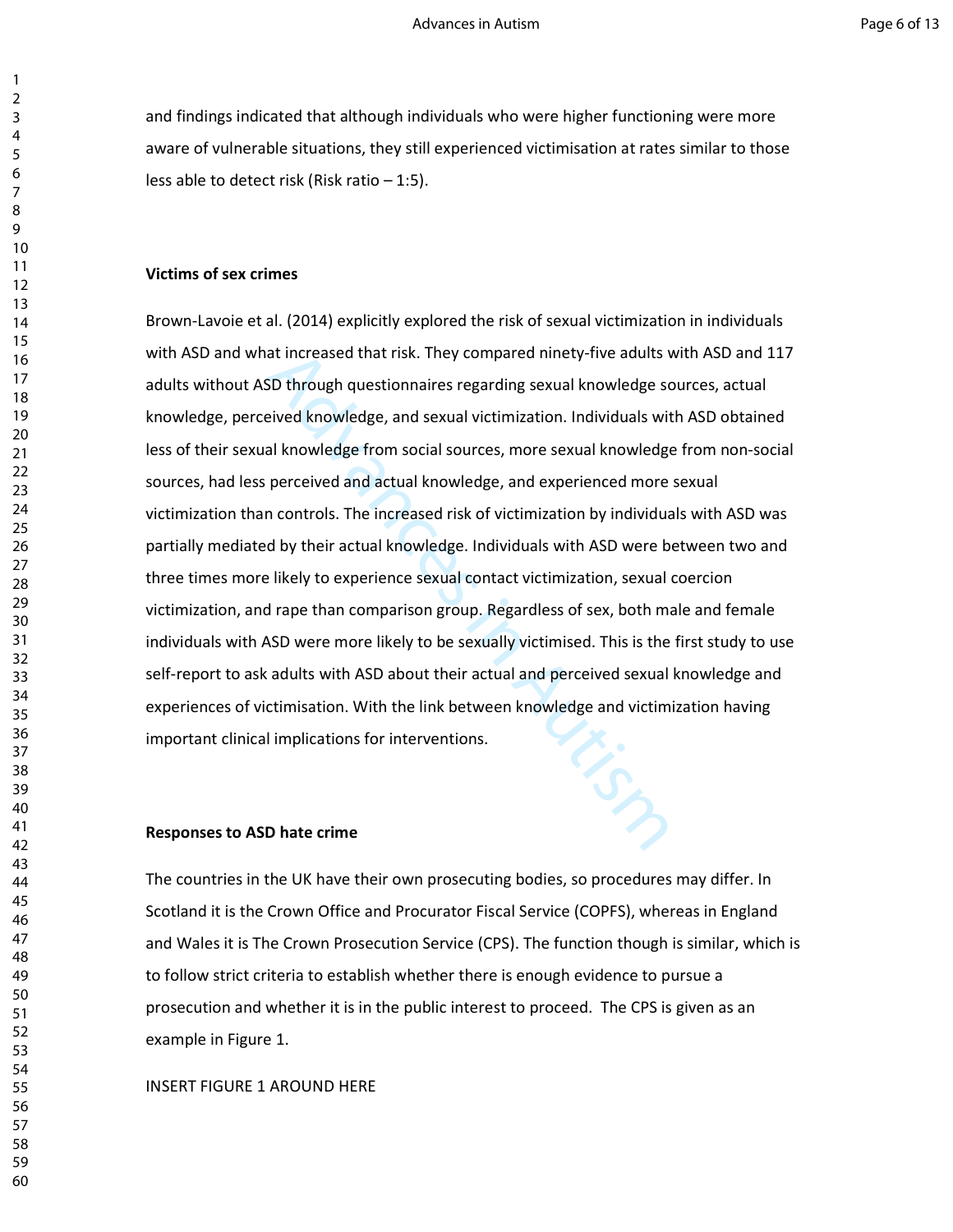#### Page 7 of 13 Advances in Autism

and a most implant and the transmitted and the subset of the subsety.<br>
Analog givil servants, advocates, carers and most important and the subset of those subject to hate crimes, such as to no who have developed a network Many police services have publicly acknowledged that previously they have neglected the problem of disability hate crimes and have failed to give it the same status and attention as they have to racial, religious, or homophobic hate crimes (Gravell, 2012). The research and campaigning work of charitable organisations such as the National Autistic Society and MENCAP, has greatly helped to bring attention to the issues of hate Crime relating to ASD and ID in the public domain. One example is that hate crimes has been a topic and key focus of discussions by the All Party Parliamentary Group (AAAPG) on Autism. APPGs are informal, cross-party, interest groups of Members of Parliament and Peers i.e. those interested in a particular issue, including civil servants, advocates, carers and most importantly individuals with autism, for 2014. There are also other organisations who provide support and continue to raise awareness for the needs of those subject to hate crimes, such as the National Police Autism Association who have developed a network of champions to provide local support in to police Forces raising awareness and helping with discussion of personal, work and service delivery issues. This type of support is crucial in promoting awareness given the fact often people with Autism may go unidentified whilst at the police station. In terms of helping someone to report crime there are resources such as the True Vision webpage http://report-it.org.uk/home which explains about hate crime and how to get support and report it. Some police forces will now also offer cards which have numbers for victims to report hate crime, or to give in at the police station to inform the police they have autism, one such scheme is operated by Bedfordshire Police. To support individuals, it is necessary to have a variety of effective reporting mechanisms to ensure that any disabilities are identified, including hidden impairments, or 'hidden disabilities', such as, 'autism' and 'learning disability'. Victims must then be supported sufficiently, their evidence given in the most effective manner and kept fully informed of what is happening in their case. This is the idealised version of how disability hate crime should be dealt with. (Challenge it, Report it, Stop it, 2012).

Change has come about, mainly due to concerns that have been raised in relation to how the police have dealt with disability hate crime in recent years because of this interest. Whilst there is an acknowledgment that progress has been made in relation to certain hate crimes, there is a lack of confidence that society's attitudes towards those with disabilities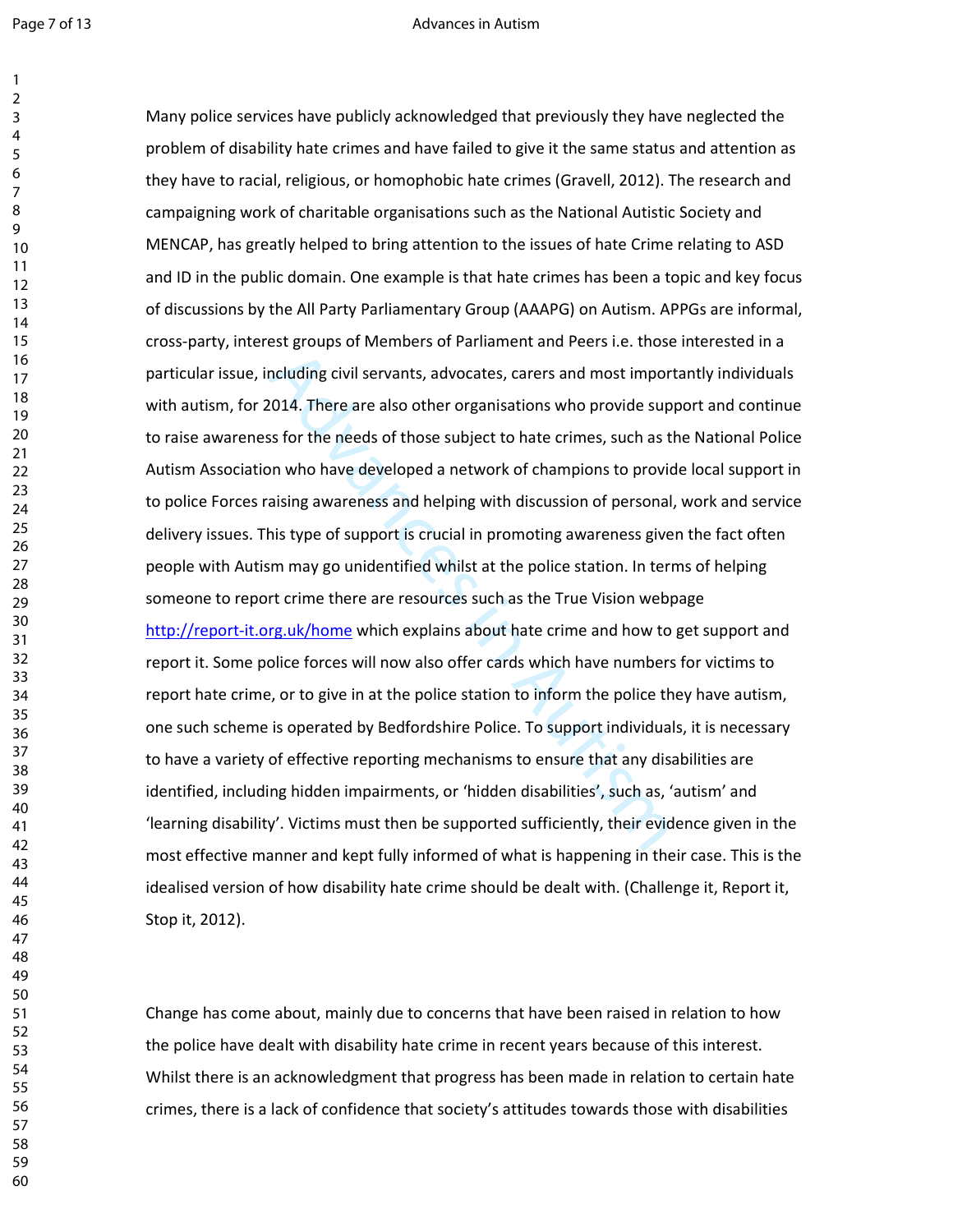has progressed at the same pace (Gerstenfeld, 2004; Garland 2012). It is the case it is often tragedy that can create the greatest awareness and acts as a catalyst for change. Fiona Pilkington, killed herself and her severely disabled daughter in 2007 after years of harassment and intimidation. The family had complained to police about the abuse on 27 separate occasions between 2004 and 2007, and twice petitioned their local MP on two separate occasions. The Independent Police Complaints Commission (IPCC), which investigates police complaints, published its review into the Pilkington case in May 2011. The investigation concluded that among the failings of the police was not identifying the family as vulnerable, which meant police did not provide a structured, cohesive response to the prolonged antisocial behaviour they endured.

ble, which meant police did not provide a structured, coh<br>tisocial behaviour they endured.<br>y have changed opinion and helped bring about changes<br>t victims hate crimes, societal change still needs to be wo<br>e on the area whe Although this may have changed opinion and helped bring about changes in the way we support and treat victims hate crimes, societal change still needs to be worked on. A recent newspaper article on the area where the Fiona Pilkington tragedy occurred suggests little has changed for residents locally with incidents of abuse common place. http://www.independent.co.uk/news/long\_reads/fiona-pilkington-frankie-pilkington-

suicide-learning-disabilities-bullying-hate-crime-a8004526.html

### **Discussion**

Even though progress has been made in the UK there is still a need to create further awareness of what disability hate crime is, its scope and its victims. Increasing the reporting of disability hate crime has always been difficult for a number of reasons, such as lack of support, not knowing the process or just through fear. Processes to manage disability hate crime need to be embedded within the routine working practices of the police and CPS who should work together to enhance how to identify and progress these cases. (Gravell, 2012). The Joint Disability Hate Crime Review (Brereton, 2013) came about following a culmination of pressure from the public as well as other bodies with regards to tackling the issues of victimisation. The review recommends that together with the Challenge it, Report it, Stop it report (HM Government, 2012) there is sufficient scope given recent progerias to "provide a unique opportunity for the police, CPS and probation trusts to implement changes to policies and procedures. Practices need to be changed to work towards improved outcomes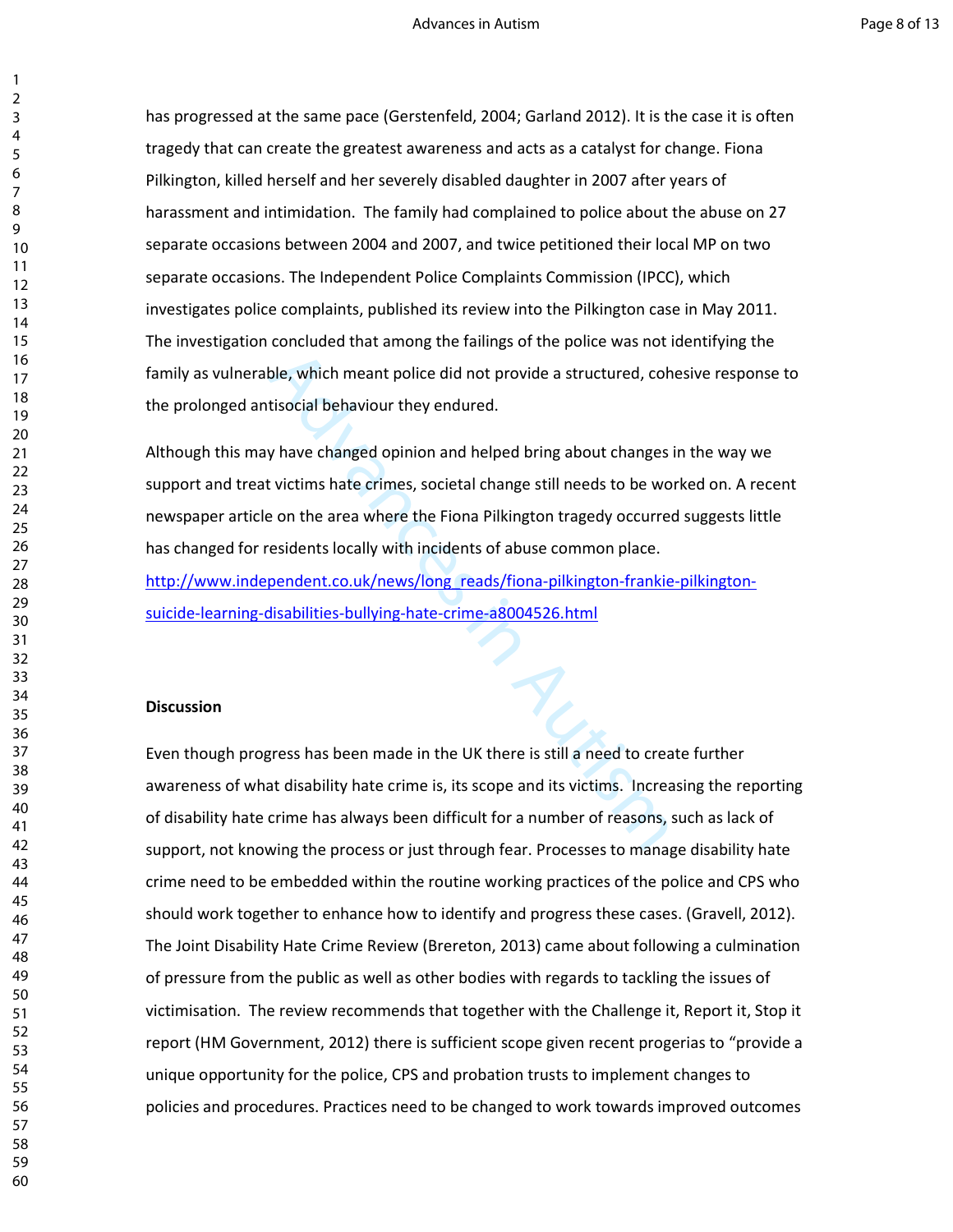$\mathbf{1}$ 

#### Page 9 of 13 Advances in Autism

Example and and advantage parameter (b) the solid statility based on a disability or (b) the offence was motiva<br>who have a disability. This causes difficulties not only for<br>and recording of disability hate crime but also f for victims and contribute to changing society's attitudes." In April 2005 section 146 of the Criminal Justice Act 2003 (s.146 CJA 2003) was introduced which created the 'sentencing provision' relating to the punishments for perpetrators of disability hate crime. There is still argument that disability hate crime requires additional status given that social attitudes are still ill informed (Gravell, 2012; Beadle-Brown et al. 2014; King & Murphy, 2014). There is still a lack of clarity and understanding as to what constitutes a disability hate crime and confusion between policy definitions and statutory sentencing. Currently the court can regard the defendant's behaviour as an aggravating feature if (a) the offender has demonstrated hostility based on a disability or (b) the offence was motivated by hostility towards persons who have a disability. This causes difficulties not only for practitioners in the identification and recording of disability hate crime but also for members of the public, including victims who are disabled (Joint Disability Hate Crime Review, 2013; Brereton, 2013). A clear recommendation from public reports is that, improvements need to be made by the police and CPS in how they identify and record disability hate crime. All police, CPS and probation staff need to be fully aware of the statutory provision in and there needs to be a common policy definition that is universally recognised and applied at 'ground level', which is simple to interpret. This has been outlined very concisely in the Joint Disability Hate Crime Review, 2013. The under reporting of disability hate crime remains a significant concern and needs to be addressed (NAS Hate Crime Survey, 2013; Brereton, 2013). It is still the case victims are not empowered or getting the support and help to report disability related hate crimes. This means is that those being targeted and most vulnerable are not able to reach out for adequate support which in turn perpetuates their situation further and threatens both their mental health and general wellbeing and negative impact on their quality of life. There is also evidence to suggest that those with ASD and ID in these situations will be more likely to present in forensic and clinical settings (King and Murphy, 2014).

A key recommendation from the Joint Commissioned report (2013) is that the CPS needs to improve its performance in relation to the quality of case preparation to ensure that disability hate crimes are effectively prosecuted. For this to happen there needs to be greater awareness of autism throughout the Criminal Justice System (CJS). This follows the admission that people can feel uncomfortable around and about disability and have widely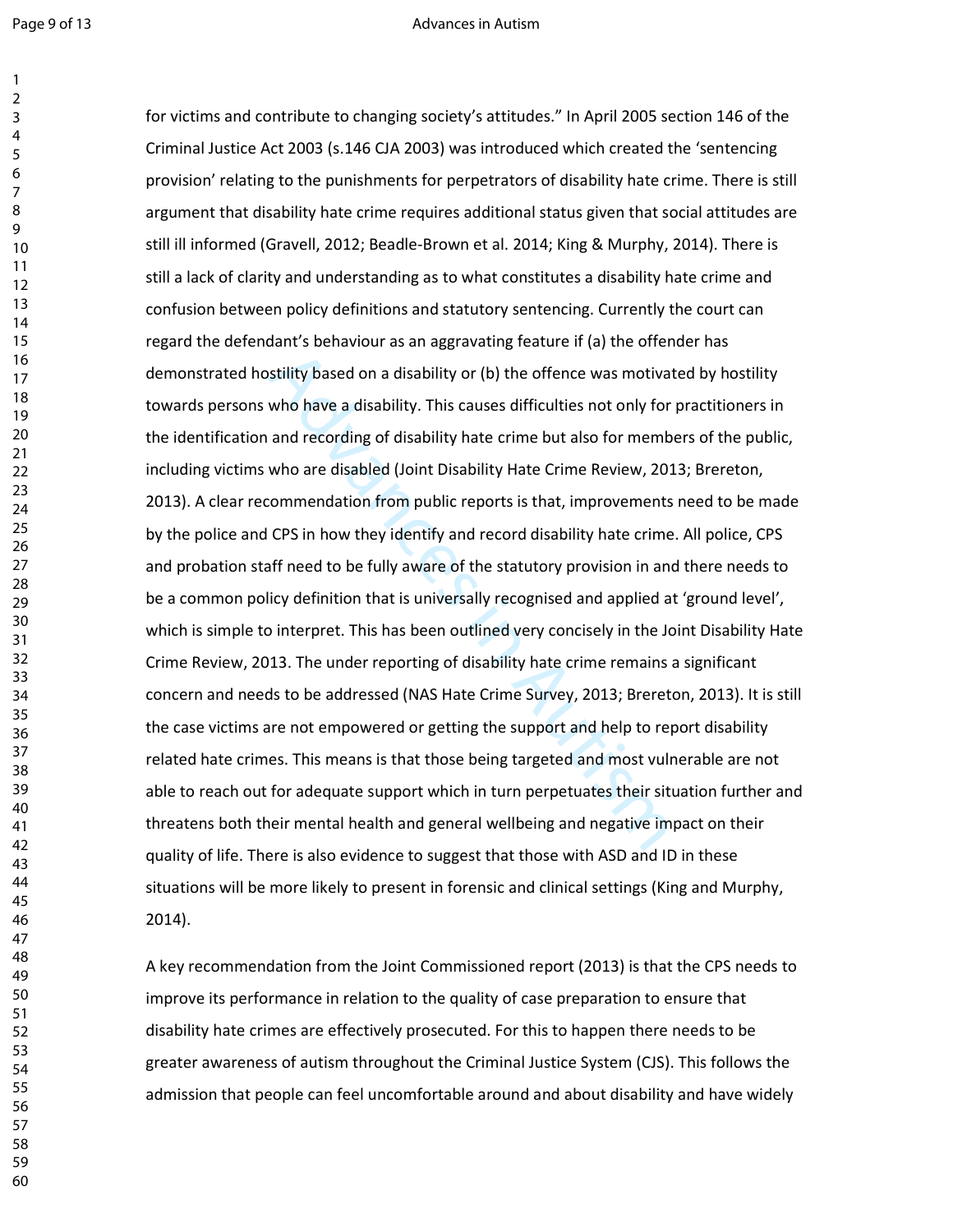### Advances in Autism **Page 10 of 13**

varying levels of experience of interaction with disabled people (EHRC 2013). This may go some way to addressing the low levels of reporting that exists. It is these attitudes and current experiences that need to be challenged to ensure disability hate crimes are treated on an equal footing to the other strands of hate crime such of race, religion, sexual orientation or transgender identity and remember that many people with ASD will also belong to one or more of the other groups at risk of hate crime.

# **Conclusion**

e current academic literature is not very clear with regard<br>and the correct conducts with ASD and ID. It is crucial<br>ariences of this vulnerable population, as public policy cur<br>ed for further provisions and support for the In summation, the current academic literature is not very clear with regards to how it defines hate crime or victimisation for adults with ASD and ID. It is crucial to take in to account the experiences of this vulnerable population, as public policy currently is reflecting that there is a need for further provisions and support for these victims. The CJS, police and probation want to tackle this; however, the academic literature is sparse in its understanding of the issues. The literature is mostly on the experiences of children and adolescents. Clearly, reports in the public domain are arguing that adults with ASD are being targeted. Therefore, it would be useful to map what understanding is present in the current academic literature on adults with ASD and does it reflect the discussion above. Additionally, it would be useful to see where the gaps are to inform future research.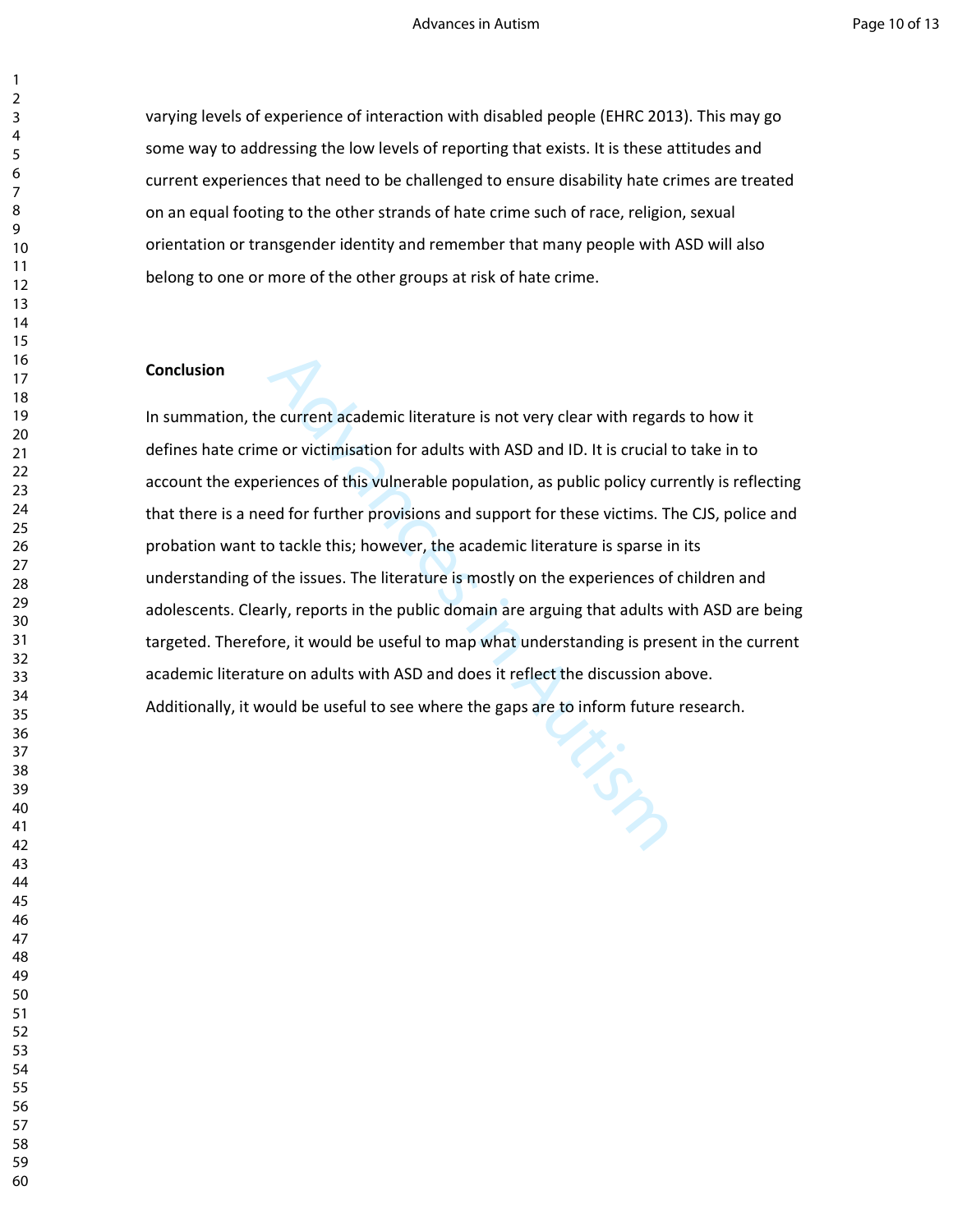# **REFERENCES**

Amnesty International (2016) Tackling Hate Crime in the UK

Archer, N., & Hurley, E. A. (2013). A justice system failing the autistic community. *Journal of Intellectual Disabilities and Offending Behaviour*, *4*(1/2), 7-7.

Beadle-Brown, J., Richardson, L., Guest, C., Malovic, A., Bradshaw, J and Himmerich, J. (2014). *Living in Fear: Better Outcomes for people with learning disabilities and autism. Main research report.* Canterbury: Tizard Centre, University of Kent.

BBC News (January 23, 2009) Dementia relatives admit abuse. http://news.bbc.co.uk/1/hi/health/7842549.stm

BBC News (June 20, 2011). Police 'fail' disabled people suffering hate crime. http://www.bbc.co.uk/news/uk-13836337

BBC News (October 7, 2014). Bijan Ebrahimi murder: IPCC report complete. http://www.bbc.co.uk/news/uk-england-bristol-29521557

Brereton, S. (2013). Living in a Different World: Joint Review of Disability Hate Crime. *Probation Journal*, 60(3), 345-346.

British Crime Survey, 2013

Canterbury: Tizard Centre, University of Kent.<br>
ry 23, 2009) Dementia relatives admit abuse.<br>
co.uk/1/hi/health/7842549.stm<br>
20, 2011). Police 'fail' disabled people suffering hate crim<br>
co.uk/news/uk-13836337<br>
per 7, 2014 Brugha T, Cooper S.A., McManus S., Spiers, N. and Tyrer, F. (2012) *Estimating the Prevalence of Autism Spectrum Conditions in Adults: Extending the 2007 Adult Psychiatric Morbidity Survey*. London: NHS, The Health and Social Care Information Centre.

Department of Health. (2010). *Fulfilling and rewarding lives, the strategy for adults with Autism in England*. London: Department of Health.

Equality and Human Rights Commission (2009). *Disabled people's experiences of targeted violence and hostility*. Manchester, NH.

Fisher, M. H., Moskowitz, A. L., & Hodapp, R. M. (2012). Vulnerability and experiences related to social victimization among individuals with intellectual and developmental disabilities. *Journal of mental health research in intellectual disabilities*, 5(1), 32-48.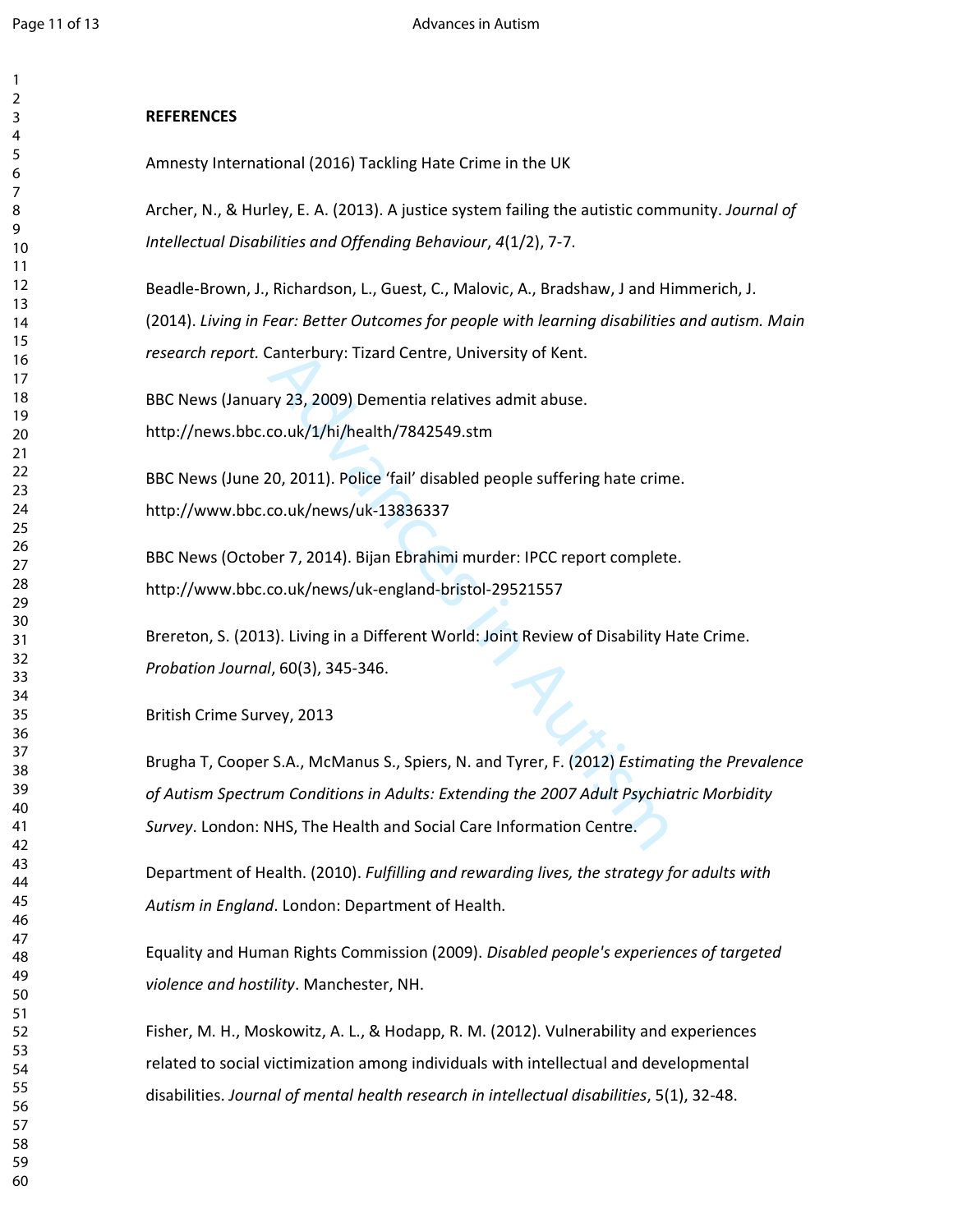Garland, J. (2012). Difficulties in defining hate crime victimization. *International review of victimology*, *18*(1), 25-37.

Gerstenfeld, P.B. (2004). *Hate Crimes: Causes, Controls and Controversies*. Sage; London.

Gravell, C. (2012). *Loneliness and Cruelty: People with Learning Disabilities and Their Experiences of Harassment, Abuse and Related Crime in the Community*. Lemos & Crane: London.

Hemmings, C., Deb, S., Chaplin, E., Hardy, S., & Mukherjee, R. (2013). Review of research for people With ID and mental health problems: A view from the United Kingdom. *Journal of Mental Health Research in Intellectual Disabilities*, *6*(2), 127-158.

Home Office, Ministry of Justice, Office for National Statistics. (2013). An Overview of Hate Crime in England and Wales. London: Home Office.

Howlin, P., Goode, S., Hutton, J., Rutter, M. (2004) Adult outcome for children with autism. *Journal of Child Psychology Psychiatry*, 45 (2), 212- 229.

eb, S., Chaplin, E., Hardy, S., & Mukherjee, R. (2013). Revind<br>
mental health problems: A view from the United Kinge<br>
search in Intellectual Disabilities, 6(2), 127-158.<br>
histry of Justice, Office for National Statistics. Hughes, K., Bellis, M. A., Jones, L., Wood, S., McCoy, E., Eckley, L., Bates, G., Mikton, C., Shakespeare, T & Officer, A. (2012). Prevalence and risk of violence against adults with disabilities: a systematic review and meta-analysis of observational studies. *The Lancet*, *379*  (9826), 1621-1629.

Iganski, P. (2008). *'Hate Crime' and the City.* The Policy Press; Bristol.

Joint Disability Hate Crime Review, 2013

King, C., & Murphy, G. H. (2014). A Systematic Review of People with Autism Spectrum Disorder and the Criminal Justice System. *Journal of autism and developmental disorders*, 1- 17.

Knapp, M., Romeo, R., Beecham, J. (2007). Economic Consequences of Autism in the UK. Mental Health Foundation and Autism Speaks. London, England

Krug, E.G., Dahlberg, L.L., Mercy, J.A., Zwi, A.B., Lozano, R. (2002). World report on violence and health. World Health Organization, Geneva.